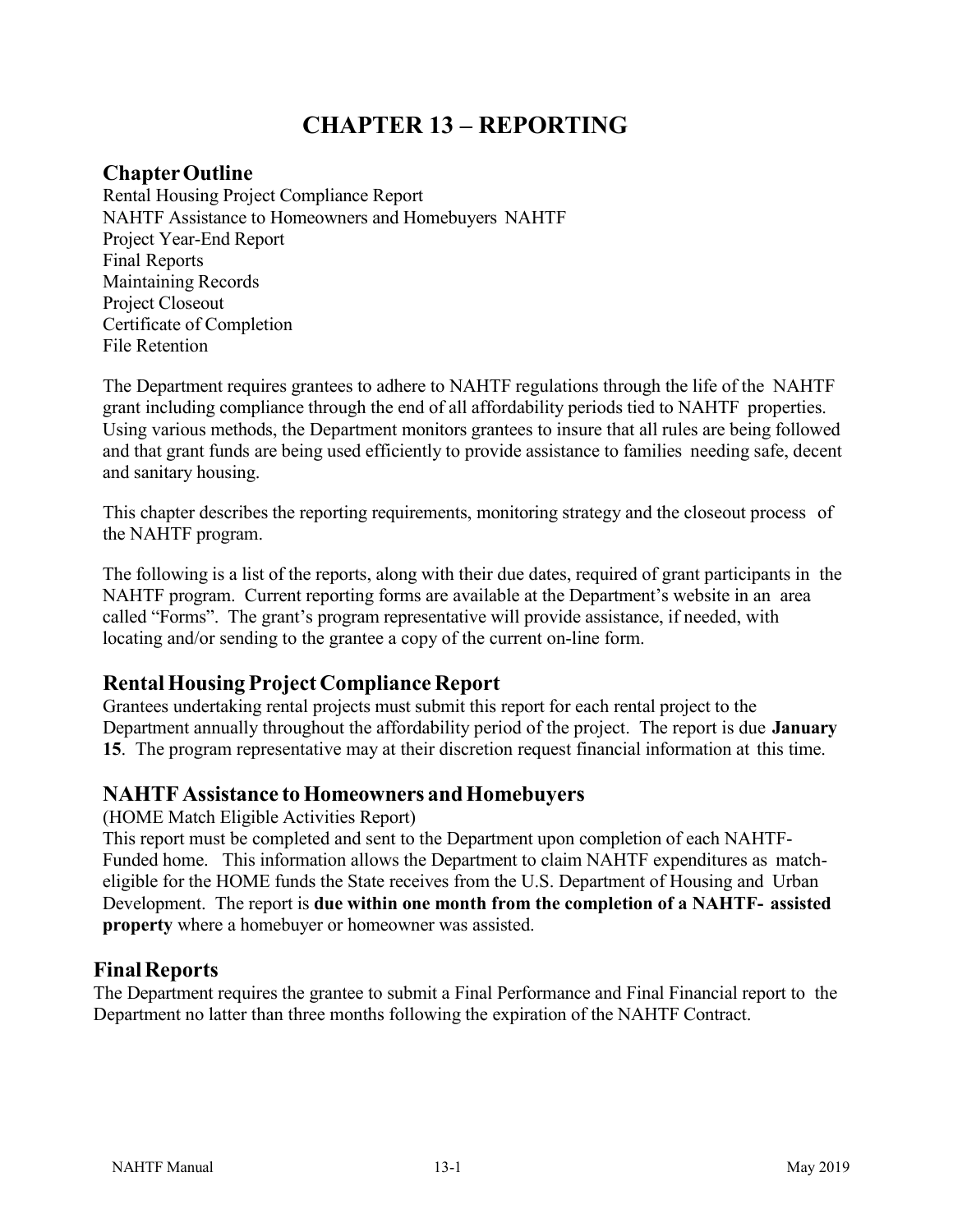| <b>HANDY TABLE OF NAHTF REPORTS</b>                        |                                                                                                       |                                                |                                                                                                                                          |
|------------------------------------------------------------|-------------------------------------------------------------------------------------------------------|------------------------------------------------|------------------------------------------------------------------------------------------------------------------------------------------|
| <b>REPORT</b>                                              | <b>DUE DATES</b>                                                                                      | <b>REPORTING</b><br><b>PERIOD</b>              | <b>DURATION OF</b><br><b>REPORTING</b>                                                                                                   |
| <b>Rental Housing</b><br>Compliance Report                 | January 15                                                                                            | January - December                             | From first occupant to<br>end of affordability<br>period.                                                                                |
| <b>NAHTF</b> Assistance to<br>Homeowners and<br>Homebuyers | One month from the<br>completion of a<br><b>NAHTF-assisted</b><br>homebuyer or<br>homeowner property. | N/A                                            | From Release of<br>Funds and continuing<br>each time NAHTF<br>grant funds are used<br>to assist homebuyer or<br>homeowner<br>properties. |
| <b>Final Performance</b>                                   | Three months<br>following expiration<br>of NAHTF Contract.                                            | From Contract Award<br>to submittal of report. | Submit report once.                                                                                                                      |
| <b>Final Financial</b>                                     | Three months<br>following expiration<br>of NAHTF Contract.                                            | From Contract Award<br>to submittal of report. | Submit report once.                                                                                                                      |

#### **MaintainingRecords**

The Department expects the grantee to maintain grant records using a system of organization that allows an efficient review by the Department to determine compliance. All grant records must be maintained and under the control of the grantee. The records must be readily accessible by the Department and well organized for easy review should the Department request any document. Grantees should seek technical assistance on establishing a filing system from their program representative.

The Department's program representatives along with the Functional Area Specialists are always on the look out for red flags throughout the project from time of award to closeout and through the affordability periods. On-site visits will be conducted if deemed necessary by the Department.

Rental projects are required to submit a Rental Housing Project Compliance Report by January 15th of each year during the affordability period documenting rents charged and income of occupants.

## **ProjectCloseout**

Closeout is the process by which the Department issues a determination that the grantee has complied with all NAHTF requirements, or has taken appropriate corrective action on all noncompliance areas, and that the project is "done". However, closeout does not end grantees obligations regarding fulfillment of any affordability periods and record keeping requirements. The Department continues monitoring the grantee's performance through all affordability periods. Beyond closeout, grantees must still complete and submit Rental Housing Project Compliance and NAHTF Project Year-End if applicable.